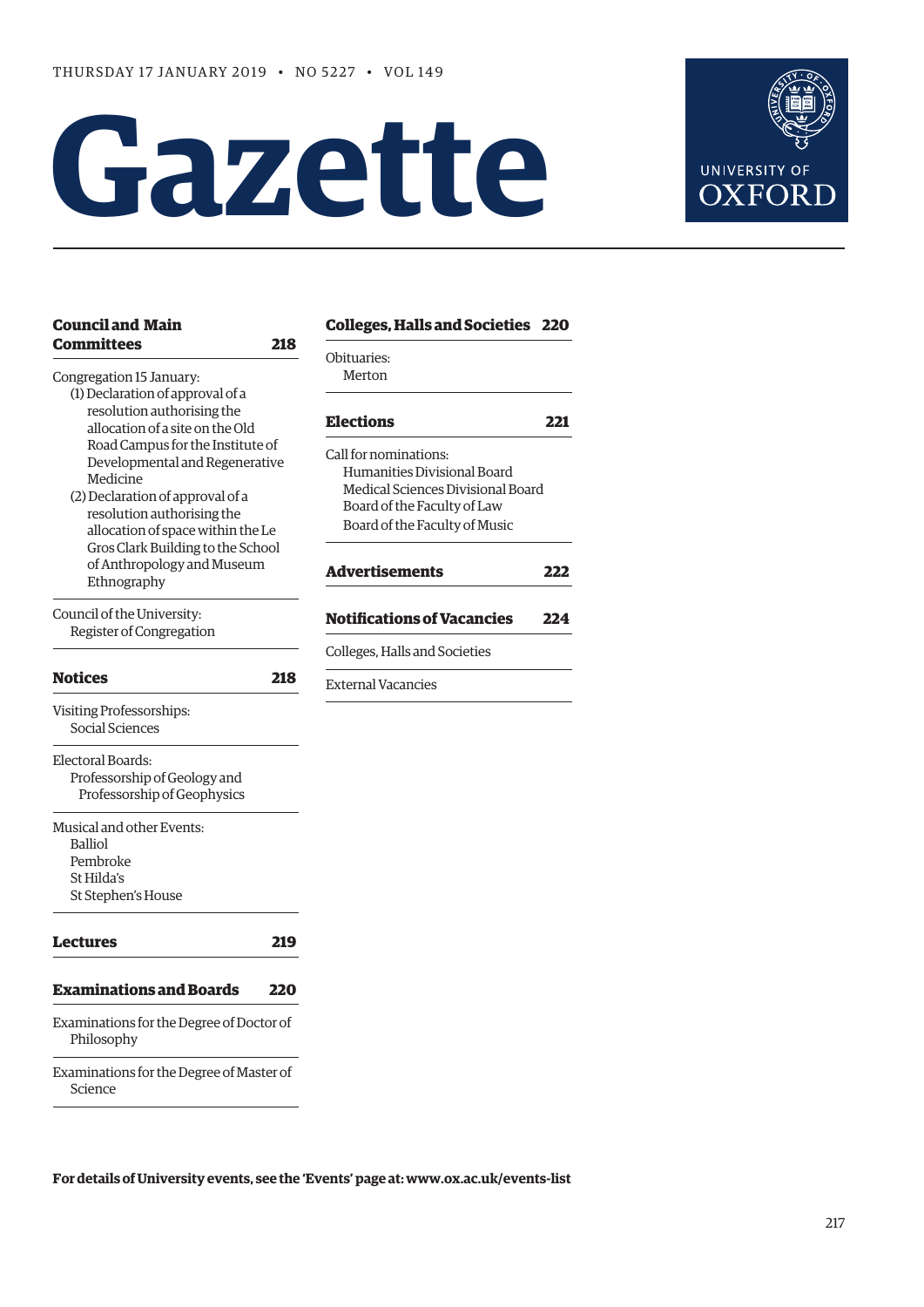# <span id="page-1-0"></span>Council and Main Committees

## **Congregation** 15 January

**(1) Declaration of approval of a resolution authorising the allocation of a site on the Old Road Campus for the Institute of Developmental and Regenerative Medicine**

# **(2) Declaration of approval of a resolution authorising the allocation of space within the Le Gros Clark Building to the School of Anthropology and Museum Ethnography**

No notice of opposition having been given, the Vice-Chancellor declared the resolutions (1) concerning the allocation of a site on the Old Road Campus for the Institute of Developmental and Regenerative Medicine and (2) concerning the allocation of space within the Le Gros Clark Building to the School of Anthropology and Museum Ethnography approved.

# **Council of the University**

#### **Register of Congregation**

The Vice-Chancellor reports that the following names have been added to the Register of Congregation:

Bagot, P A J, St Catherine's Chrisinger, B W, Green Templeton Couch, Y, Somerville Da Silva Leite, M I, Wolfson Davis, A V L, Faculty of Clinical Medicine Faria, N R, Balliol Goldacre, B, Green Templeton Hopkins, J Y, Tropical Medicine Kennefick, C M C, Christ Church Khimji, R, IT Services Kocher, K, IT Services Kornmann, B, St Hugh's Layet, LA, Exeter Lourenco, J, Department of Zoology Mulcahy, L, Wolfson Nosrati, E, Merton Qian, M C, St Hugh's Sawyer, DE, Merton Schmalz, M, Faculty of Management Sealey, A P, Proctors' Office Wang, B, Saïd Business School

#### **Visiting Professorships**

Notices

#### **Social Sciences**

Professor George F R Ellis, Visiting Professor of Complex Systems, on the recommendation of the Saïd Business School, for 3 years from 1 January 2019

Professor David Grey, Visiting Professor of Water Policy, on the recommendation of the School of Geography and the Environment, for a further 3 years from 1 January 2019

Professor Benito Müller, Visiting Professor, on the recommendation of the School of Geography and the Environment, for a further 3 years from 1 January 2019

#### **Electoral Boards**

#### **Composition of an Electoral Board**

The composition of the electoral board to the post below, proceedings to fill which are currently in progress, is as follows:

*Appointed by*

# PROFESSORSHIP OF GEOLOGY AND PROFESSORSHIP OF GEOPHYSICS

|                        | Appoirtied by                |
|------------------------|------------------------------|
| Provost of Oueen's.    | Vice-Chancellor <sup>1</sup> |
| PVC. in the chair      |                              |
| Master of St Cross     | ex officio                   |
| Professor T Mather     | <b>Master of University</b>  |
|                        | College                      |
| Professor G Henderson  | <b>University College</b>    |
| Professor L Kellogg    | Council                      |
| Professor S Sparks     | Council                      |
| Professor D Bradley    | <b>MPLS Division</b>         |
| Professor C Ballentine | Earth Sciences               |
| Professor K Sigloch    | Earth Sciences               |
| Professor J Cartwright | Earth Sciences               |

1 Appointed by the Vice-Chancellor under the provisions of Statute IX, Sect 10 and 11.

## **Musical and other Events**

#### **Balliol**

#### MUSICAL SOCIETY CONCERTS

The following concerts will take place at 8.30pm on Sundays in the hall. Free. All [welcome. More information: http://users.](http://users.ox.ac.uk/~ballmsoc) ox.ac.uk/~ballmsoc.

*20 Jan*: Pavao Quartet: Schubert, Vrebalov, Ravel

*3 Feb*: Colin Stone, piano: Bach/Busoni, Schumann, Rachmaninov

*17 Feb*: Balliol Members' Concert

*3 Mar*: Valentin Schiedermair, piano: Bach, Mozart, Berg, Paganini/Liszt, Schiedermair, Debussy, Chopin, Prokofiev

# **Pembroke**

#### LUNCHTIME RECITALS

The following recitals will take place at 1.10pm on Tuesdays in the Pichette Auditorium. Free. All welcome.

*22 Jan*: Henry Chandler, violin, and Guy Newbury, piano: Janáček

*29 Jan*: Amelia Cant, mezzo-soprano, Samuel Hopkins, double bass, and Guy Newbury, piano: JS Bach, Handel, Gluck, Berkeley, Fauré, Dring

*5 Feb*: Ken-Ee Choong, piano: D Scarlatti, Debussy, Chopin, Rachmaninov

*12 Feb*: Anyssa Neumann: JS Bach, Bach/ Busoni, Dallapiccola

*19 Feb*: Sydney Gagliano, viola, and Guy Newbury, piano: JS Bach, Hoffmeister, Rebecca Clarke, Amanda Harberg

*26 Feb*: Athena Hawksley-Walker, violin: Ravel

*5 Mar*: Jaymee Coonjobeeharry, flute, Camellia Johnson, clarinet, and Frederic Bager, piano: tbc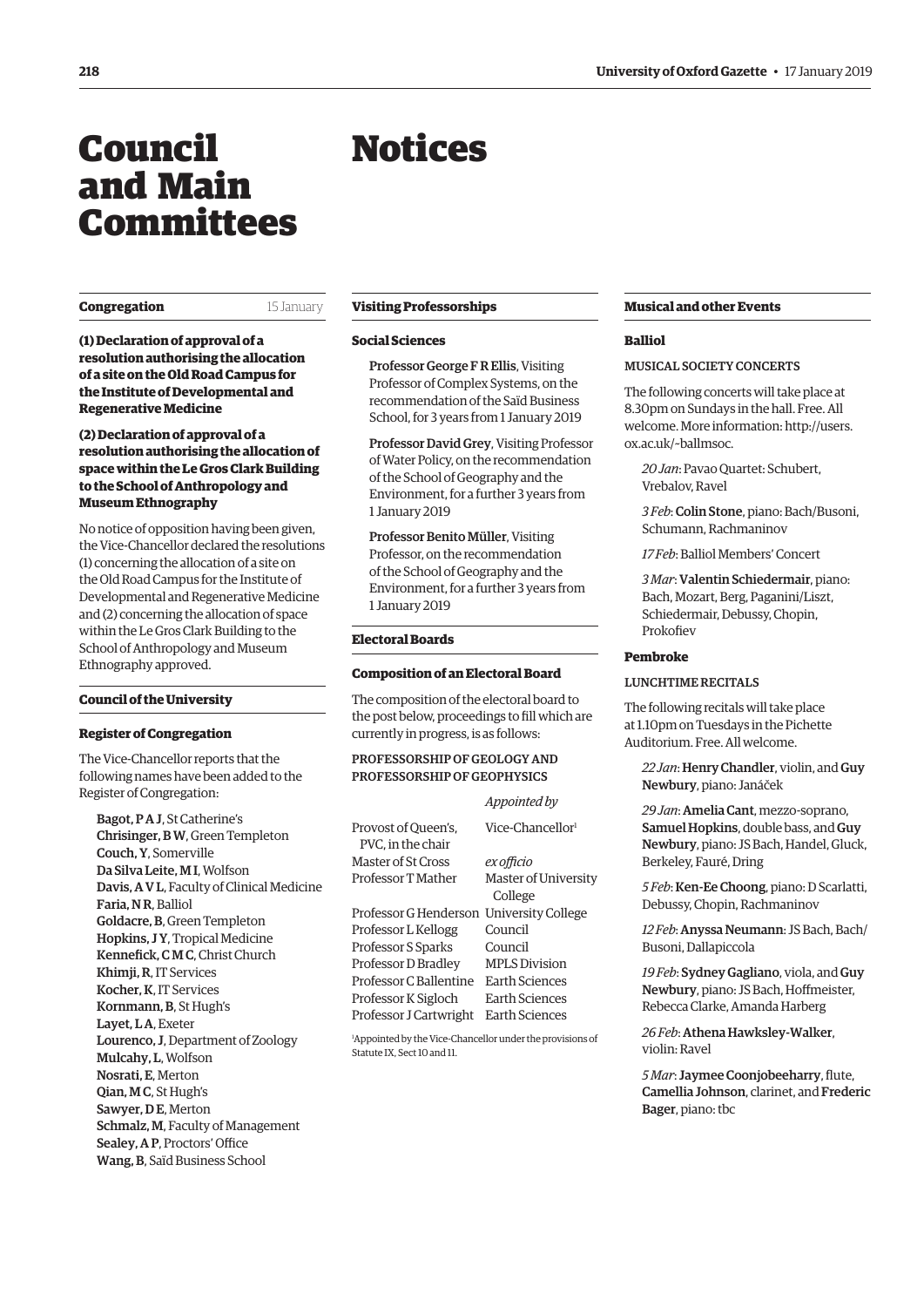# Lectures

# <span id="page-2-0"></span>**St Hilda's**

# LUNCHTIME RECITAL SERIES

The following recitals will take place at 1.15pm at the Jacqueline du Pré Music Building. Free. All welcome. More [information: http://jdp.st-hildas.ox.ac.uk/](http://jdp.st-hildas.ox.ac.uk/events/lunchtime-recitals) events/lunchtime-recitals. Coordinator: Dr Jonathan Williams

#### *17 Jan*: Tom Carr, piano

*24 Jan*: Charles Lovell-Jones, violin, and David Palmer, violin

*31 Jan*: Edward Campbell-Rowntree, piano

*7 Feb*: Ken-Ee Choong, piano

*14 Feb*: Songs composed and performed by Cassie White

*21 Feb*: Holly Jackson, cello

*28 Feb*: St Hilda's Finalists' Showcase

*7 Mar*: New Music at St Hilda's

## **St Stephen's House**

#### SJE ARTS

The following events will take place at SJE Arts, St John the Evangelist church, 109A Iffley Road, OX4 1EH. More information/ tickets: [www.sje-oxford.org/events or](http://www.sje-oxford.org/events) 01865 613507.

*18 Jan*: Alina Ibragimova, violin, and Cédric Tiberghien, piano

*25 Jan*: Tigran Hamasyan, solo piano

*1 Feb*: Amandine Beyer, violin, and Kristian Bezuidenhout, fortepiano

*3 Feb*: Timothy Ridout, viola, and Frank Dupree, piano

*8 Feb*: Solarek Piano Trio with commentaries by Anna Beer

*10 Feb*: London Firebird Orchestra with Marc Corbett-Weaver, piano

*16 Feb*: Jess Gillam, saxophone

*23 Feb*: Choros, Alpha & Omega

#### **Institutes, Centres and Museums**

# **Foundation for Law, Justice and Society**

#### FLJS FILM SCREENING

A free film screening with a talk by the film's director, Brian Perkins, will take place at 7pm on 4 February in the Leonard Wolfson Auditorium, Wolfson. More information and to register: [www.fljs.org/golden-kingdom.](http://www.fljs.org/golden-kingdom) *Title*: *Golden Kingdom*

# **Oxford Institute of Population Ageing**

# AGEING POPULATIONS: FROM CELL TO **SOCIETY**

Kenneth Howse will lecture at 2pm on 17 January in the Institute of Population Ageing, 66 Banbury Road. More information: [www.ageing.ox.ac.uk/events.](http://www.ageing.ox.ac.uk/events)  Convener: Professor Sarah Harper *Subject*: 'Health scenarios for an ageing population'

# **Colleges, Halls and Societies**

#### **St Cross**

# ST CROSS COLLEGE CENTRE FOR THE HISTORY AND PHILOSOPHY OF PHYSICS

# *Conference*

A conference will be held 10.30am–5pm on 23 February at the Martin Wood Lecture Theatre, Department of Physics. Free but registration required; more information and [to register: www.stx.ox.ac.uk/happ/events/](www.stx.ox.ac.uk/happ/events/history-small-one-day-conference) history-small-one-day-conference.

*Subject*: 'A history of the small'

# **Wolfson**

## OXFORD CENTRE FOR LIFE-WRITING

The following events will take place at 5.30pm in the Leonard Wolfson Auditorium and are free and open to all, unless otherwise noted. Conveners: Professor Elleke Boehmer, Dr Kate Kennedy, Professor Dame Hermione Lee

# *Weinrebe Lectures*

#### Dr Anna Beer

*22 Jan*: 'Notes from the silence: writing the lives of women composers'

# Sir Thomas Allen with Dr Kate Kennedy and Simon Over

*25 Jan*: 'Sir Thomas Allen, in conversation'

Professor Nicola LeFanu, York *5 Feb*: 'Composers' lives: a view from the inside'

# Errollyn Wallen

*12 Feb*: 'Composing lives'

#### *Life-writing lunch*

Tessa Wild will lecture at 1pm on 29 January in the Haldane Room. Registration required: [http://bit.ly/OCLW-Morris.](http://bit.ly/OCLW-Morris)

*Subject*: 'William Morris and his "Palace of Art" '

#### *Colloquium*

A colloquium will take place at 9.30am on 9 February in the Weston Library with Professor Ros Ballaster, Professor Elleke Boehmer, Dr Kate Kennedy, Professor Hermione Lee, Professor Bart Van Es, Professor Marion Turner, Dr Marina Mckay, Professor Michèle Mendelssohn, Dr Sophie Ratcliffe, Professor Laura Marcus and Professor Rana Mitter.

*Subject*: 'Life-writing day'

# *Panel discussion*

A panel discussion will take place on 26 February with Karin Amatmoekrim, Leiden, Professor Hilary Robinson, Loughborough, and Professor Margaretta Jolly, Sussex. Chair: Dr Katherine Collins *Subject*: 'Writing an activist life'

# *Lecture-recital*

The Re:dress Women Composers Project presents a lecture-recital on 5 March with Charlotte de Rothschild.

*Subject*: 'Recovering Mathilde de Rothschild'

#### *Conference*

A conference will take place 8–9 March at the History Faculty. More information: [https://thanks4typing.wordpress.com.](https://thanks4typing.wordpress.com)

*Subject*: 'Thanks for typing: wives, daughters, mothers and other women behind famous men'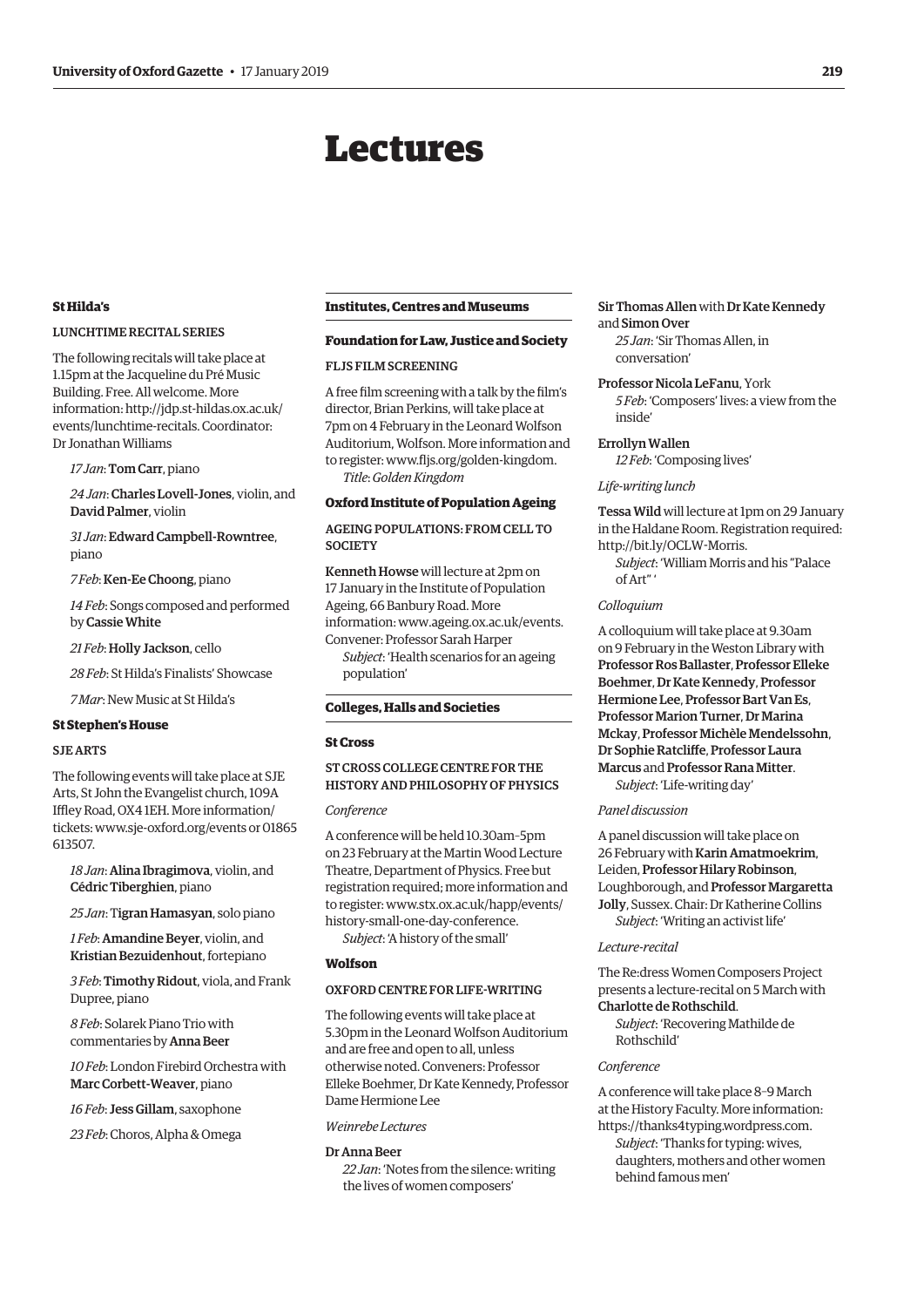# <span id="page-3-0"></span>Examinations and Boards

**Examinations for the Degree of Doctor of Philosophy**

*This content has been removed as it contains personal information protected under the Data Protection Act.*

# Colleges, Halls and Societies

# **Obituaries**

#### **Merton**

Professor Aubrey W G Manning, 20 October 2018; 1951. Aged 88. The Revd John Race, 2 November 2018; Postmaster 1952. Aged 84.

**Examinations for the Degree of Master of Science**

*This content has been removed as it contains personal information protected under the Data Protection Act.*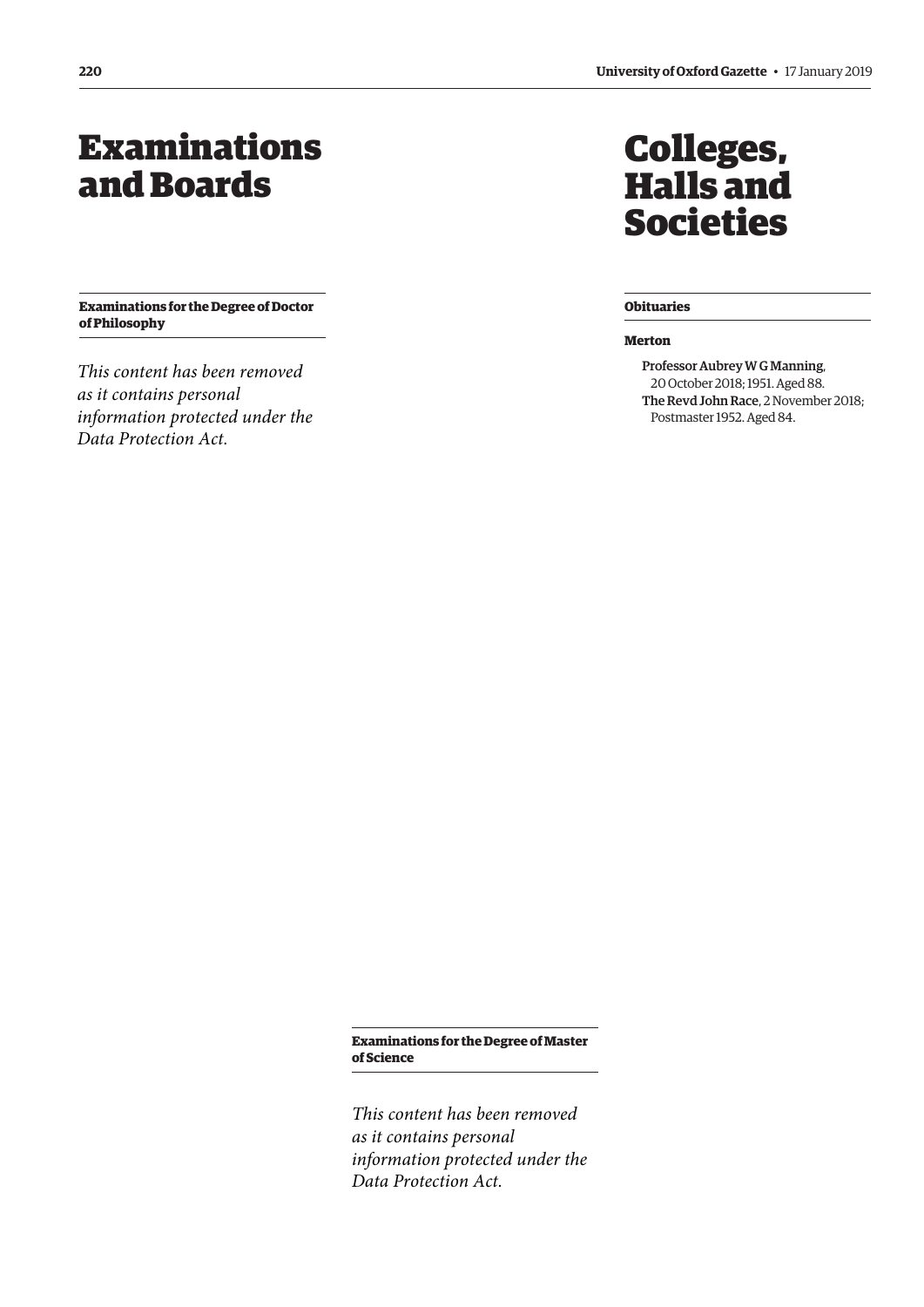# <span id="page-4-0"></span>Elections

Please note: in the lists below, the names listed are simply those of the persons currently in office, whose terms of office are now coming to a close (thereby prompting all the vacancies now advertised for election). When the start-date is abbreviated 'wie' (with immediate effect) two possible dates are indicated: if the election is uncontested, the candidate deemed elected will take up office as of the close of the nomination period (7 February); if the election is contested, the candidate elected will take up office following the close of the voting period (7 March).

# **Elections** 7 March

## **Call for nominations**

The nomination period for the elections below will close at **4pm on 7 February**.

#### **Divisional Boards**

# HUMANITIES BOARD

- One person elected by and from the members of the Faculty of Classics to hold office wie to MT 2020 [*vice* Professor Nicholas Purcell, Brasenose]
- One person elected by and from the members of the Faculty of Music to hold office wie to MT 2020 [*vice* Professor Owen Rees, Queen's]

For further information about the Board, please contact the Secretary [\(lynne.hirsch@](mailto:lynne.hirsch@humanities.ox.ac.uk) [humanities.ox.ac.uk\).](mailto:lynne.hirsch@humanities.ox.ac.uk)

## MEDICAL SCIENCES BOARD

• One person from the Department of Biochemistry and the Nuffield Department of Clinical Medicine who is also a member of the Faculty of Biochemistry, the Faculty of Clinical Medicine, the Faculty of Physiological Sciences or the Faculty of Psychological Studies, elected by the members of the Faculty of Biochemistry, the Faculty of Clinical Medicine, the Faculty of Physiological Sciences and the Faculty of Psychological Studies, to hold office wie to MT 2021 [*vice* Professor Mark Sansom, Corpus Christi, Faculty of Biochemistry]

For further information about the Board, please contact the Secretary ([chris.price@](mailto:chris.price@medsci.ox.ac.uk) [medsci.ox.ac.uk\).](mailto:chris.price@medsci.ox.ac.uk)

## **Faculty Boards**

## BOARD OF THE FACULTY OF LAW

• One Official Member elected by and from all members of the faculty as per Regulation 10 of Council Regulations 19 of 2002 wie to MT 2020 [*vice* Professor Birke Häcker, Brasenose]

For further information about the Board, [please contact the Secretary \(charlotte.](mailto:charlotte.vinnicombe@law.ox.ac.uk) vinnicombe@law.ox.ac.uk).

# BOARD OF THE FACULTY OF MUSIC

• One person elected by and from the members of the Faculty of Music wie to MT 2019 [*vice* Dr Anna Stoll-Knecht, Jesus]

For further information about the Board, please contact the Secretary [\(administrator@music.ox.ac.uk\).](mailto:administrator@music.ox.ac.uk)

#### **Notes**:

Nominations in writing for the elections on 7 March, by four members of Congregation other than the candidate, will be received by the Elections Office, at the University Offices, Wellington Square, up to **4pm on 7 February**.

At least one nomination in respect of each candidate must be made on an official [nomination form \(available on www.admin.](www.admin.ox.ac.uk/elections/forms/index.shtml) ox.ac.uk/elections/forms/index.shtml).

All candidates are asked to note the general requirements which apply to all committee members, as set out in Council Regulations 14 of 2002 (General Regulations of Council for Committees) [\(www.admin.ox.ac.uk/](http://www.admin.ox.ac.uk/statutes/regulations/519-122.shtml) [statutes/regulations/519-122.shtml\).](http://www.admin.ox.ac.uk/statutes/regulations/519-122.shtml)  Current members seeking re-election are also asked to check for specific restrictions on consecutive service. For further information, please see the eligibility and amendments to nominations sections on the General Information page of the elections website ([www.admin.ox.ac.uk/](http://www.admin.ox.ac.uk/elections/geninfo.shtml) [elections/geninfo.shtml\).](http://www.admin.ox.ac.uk/elections/geninfo.shtml)

Candidates are invited to include with their nomination forms a written statement of no more than 250 words, setting out his or her reasons for standing and qualifications for the office being sought.

In the event of a contested election, candidates' statements will be available online at [www.admin.ox.ac.uk/elections](http://www.admin.ox.ac.uk/elections)  and published in the *Gazette* dated 21 February. Voters may wish to wait until they have read these statements before returning their ballot papers. Ballot papers will be sent out to members of Congregation as soon as possible after the closing date for nominations. Completed ballot papers must be received by the Elections Office not later than **4pm on 7 March**.

If the number of nominations received by the closing date is no more than sufficient to fill the vacancies, the candidates nominated shall be deemed to be duly elected as of the close of the nomination period on 7 February. When required, places will be allocated according to academic standing, as defined in Council Regulations 22 of 2002, Part 2: Academic Precedence and Standing, made by Council on 26 June 2002.

If the number of nominations received by the closing date is less than sufficient to fill the vacancies, those candidates nominated will be deemed elected unopposed, and the remaining vacancies will lapse, in which case, in accordance with the regulations, the places must remain vacant until appointments are made jointly by the Vice-Chancellor and Proctors.

For further information, please contact the Elections Officer [\(shirley.mulvihill@admin.](mailto:shirley.mulvihill@admin.ox.ac.uk) [ox.ac.uk\).](mailto:shirley.mulvihill@admin.ox.ac.uk)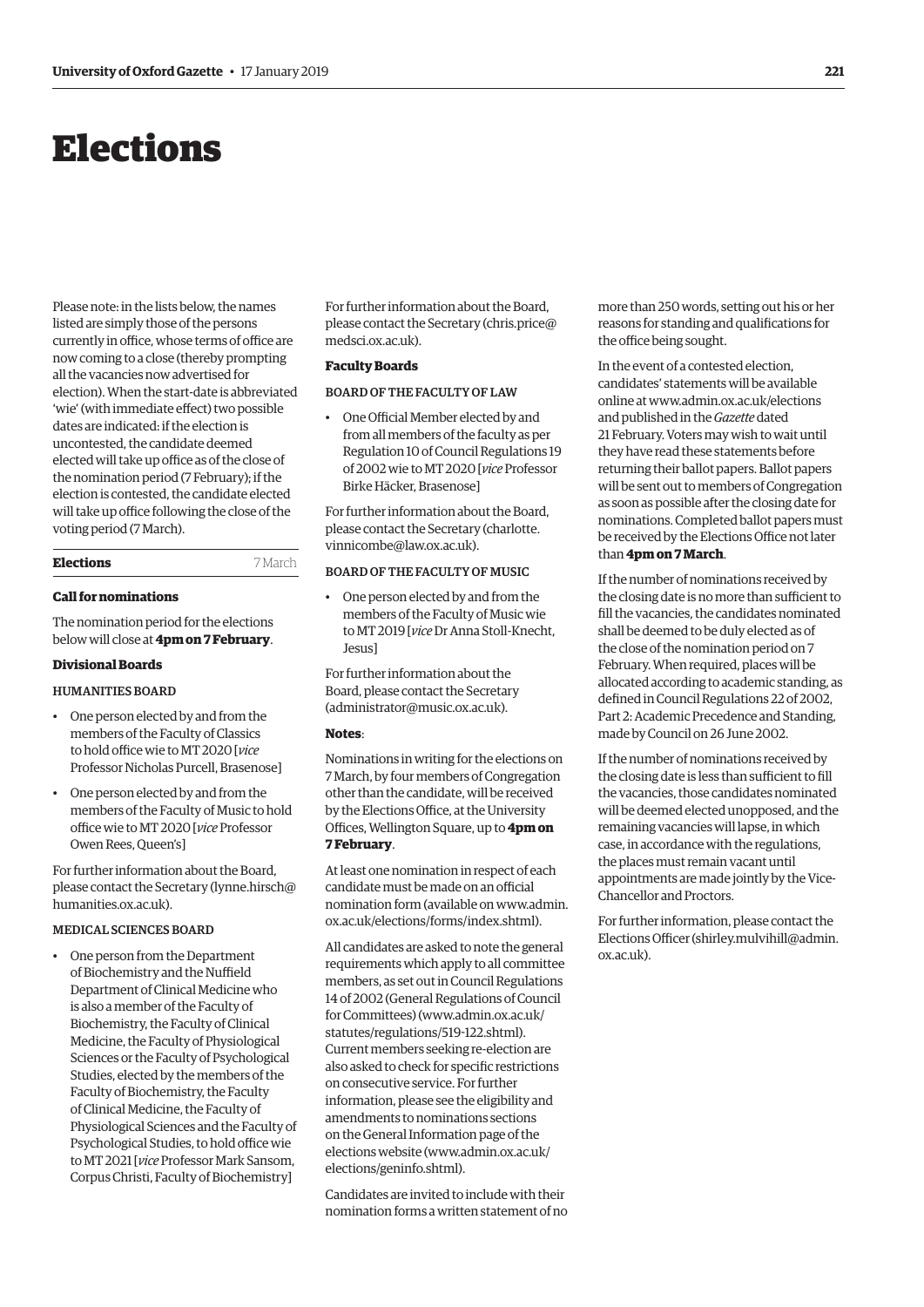# <span id="page-5-0"></span>Advertisements

#### **Advertising enquiries**

*Email*: [gazette.ads@admin.ox.ac.uk](mailto:gazette.ads@admin.ox.ac.uk) *Telephone*: 01865 (2)80548 *Web*[: https://gazette.web.ox.ac.uk/classified](https://gazette.web.ox.ac.uk/classified-advertising-gazette)advertising-gazette

# **Deadline**

Advertisements are to be received by **noon on Wednesday** of the week before publication (ie eight days before publication). Advertisements must be submitted online.

#### **Charges**

Commercial advertisers: £30 per insertion of up to 70 words, or £60 per insertion of 71–150 words.

Private advertisers: £20 per insertion of up to 70 words, or £40 per insertion of 71–150 words.

See our website for examples of whether an advertisement is considered commercial [or private: https://gazette.web.ox.ac.uk/](https://gazette.web.ox.ac.uk/classified-advertising-gazette) classified-advertising-gazette.

# **Online submission and payment**

Advertisements must be submitted and paid for online, using a credit card or debit card, through a secure website. For details, [see https://gazette.web.ox.ac.uk/classified](https://gazette.web.ox.ac.uk/classified-advertising-gazette)advertising-gazette.

# **Terms and conditions of acceptance of advertisements**

You are advised to view our full Terms and Conditions of acceptance of advertisements. Submission of an advertisement implies acceptance of our terms and conditions, which may be found at https://gazette.web.ox.ac. [uk/classified-advertising-gazette, and may](https://gazette.web.ox.ac.uk/classified-advertising-gazette)  also be obtained on application to *Gazette* Advertisements, Public Affairs Directorate, University Offices, Wellington Square, Oxford OX1 2JD.

#### **Miscellaneous**

**The Anchor pub**, dining rooms and terrace – close to Jericho. We serve simple, honest, fresh food with daily changing seasonal specials, an extensive wine list and great beer. Our 2 private dining rooms can seat 14 and 16 and are available for meetings or dinner parties. We are open 9am–11pm Mon–Fri and 8am–11pm Sat and Sun. 2 Hayfield Rd, Oxford OX2 6TT. Tel: [01865 510282. Web: www.theanchoroxford.](www.theanchoroxford.com) com.

**Stone Pine Design** card publisher specialising in wood engraving, linocuts and Oxfordshire. Beautifully produced, carefully selected designs by internationally renowned artists. Web: [www.stonepinedesign.co.uk.](http://www.stonepinedesign.co.uk)

**St Giles' Parish Rooms for hire**. Ideally located close to the city centre at 10 Woodstock Rd OX2 6HT. There is a main hall and a meeting room that can be hired together or separately, and full kitchen facilities. For enquiries regarding availability and to arrange a site visit, contact Meg Peacock, Benefice Manager: 07776 588712 or [sgsm.benefice.manager@gmail.com.](mailto:sgsm.benefice.manager@gmail.com)

**ResearchProfessional.com** is an online research funding opportunities database and alerting service. The University has a sitewide licence, so it is freely accessible to anyone with an ox.ac.uk email address. Find out more about ResearchProfessional.com, including user guides and training sessions, on the Research Services website ([www.admin.ox.ac.](http://www.admin.ox.ac.uk/researchsupport/findfunding/rp) [uk/researchsupport/findfunding/rp\).](http://www.admin.ox.ac.uk/researchsupport/findfunding/rp) 

**Church hall for hire**: looking for a city centre location to hold meetings, classes or other community events? St Columba's United Reformed Church, a registered charity located in Alfred St, has an inclusive and caring mission reaching out to all. We depend to a large extent on income from hiring the church hall to community groups. We welcome enquiries from potential hirers. [More information: www.saintcolumbas.](www.saintcolumbas.org/building-hire/book-now) org/building-hire/book-now. Email: [facilitiesmanager@saintcolumbas.org.](mailto:facilitiesmanager@saintcolumbas.org)

## **Research participants sought**

**TARS study:** would you like to reduce your smoking but aren't ready to quit? If you smoke more than 10 cigarettes a day and want to cut down but not quit, we would like to invite you to take part in the TARS research study. For more information: www.plymouth.ac.uk/ [research/primarycare/trial-of-physical-activity](www.plymouth.ac.uk/research/primarycare/trial-of-physical-activity-and-reduction-of-smoking-tars)and-reduction-of-smoking-tars or contact the study team at the University of Oxford: email: [tars@phc.ox.ac.uk or](mailto:tars@phc.ox.ac.uk) tel: 01865 617963.

**Feeling low?** Participants needed for emotional decision-making drug study. Seeking volunteers who are currently feeling depressed and not taking antidepressant treatment or undergoing psychological therapy, to participate in a study investigating the effects of a new medication on emotional

decision-making. For more information, with no obligation to participate, email us at [restandstudy@psych.ox.ac.uk or](mailto:restandstudy@psych.ox.ac.uk) visit [www.](http://www.restandstudy.co.uk) [restandstudy.co.uk. Yo](http://www.restandstudy.co.uk)u will be reimbursed for your time! REC Reference: 18/SC/0076.

#### **Feeling low despite antidepressants?**

Participants needed for emotional decisionmaking drug study. We are looking for volunteers who are currently feeling depressed despite taking antidepressants, to participate in a study investigating the effects of a new medication on emotional decision-making. For more information, with no obligation to participate, email us at [restartstudy@psych.ox.ac.uk or](mailto:restartstudy@psych.ox.ac.uk) visit [www.](http://www.restartstudy.co.uk) [restartstudy.co.uk. Yo](http://www.restartstudy.co.uk)u will be reimbursed for your time. REC Reference: 18/SC/0074.

#### **Stroke survivors and healthy volunteers**

needed for motor learning study: volunteers (aged 18+, either with or without history of stroke) are sought for study investigating motor learning following stroke. Stroke survivors should have had a single stroke at least 6 months ago with affected function of the hand/arm. Healthy volunteers should be right-handed with no neurological or psychiatric medical history. For more information, please email physiological. [neuroimaing@gmail.com. Ethics Ref: R52931/](mailto:physiological.neuroimaging@gmail.com) RE001.

#### **Groups and societies**

**The Oxford University Newcomers' Club** at the University Club, 11 Mansfield Rd, OX1 3SZ, welcomes the wives, husbands or partners of visiting scholars, of graduate students and of newly appointed academic and administrative members of the University. We offer help, advice, information and the opportunity to meet others socially. Informal coffee mornings are held in the club every Wednesday 10.30am–noon (excluding the Christmas vacation). Newcomers with children (aged 0–4) meet every Fri in term 10.15am–11.45am. We have a large programme of events including tours of colleges, museums and other places of interest. Other term-time activities include a book group, informal conversation group, garden group, antiques group, an opportunity to explore Oxfordshire and an Opportunities in Oxford group. Visit our website: [www.newcomers.ox.ac.uk.](http://www.newcomers.ox.ac.uk) 

**Oxford Research Staff Society** (OxRSS) is run by and for Oxford research staff.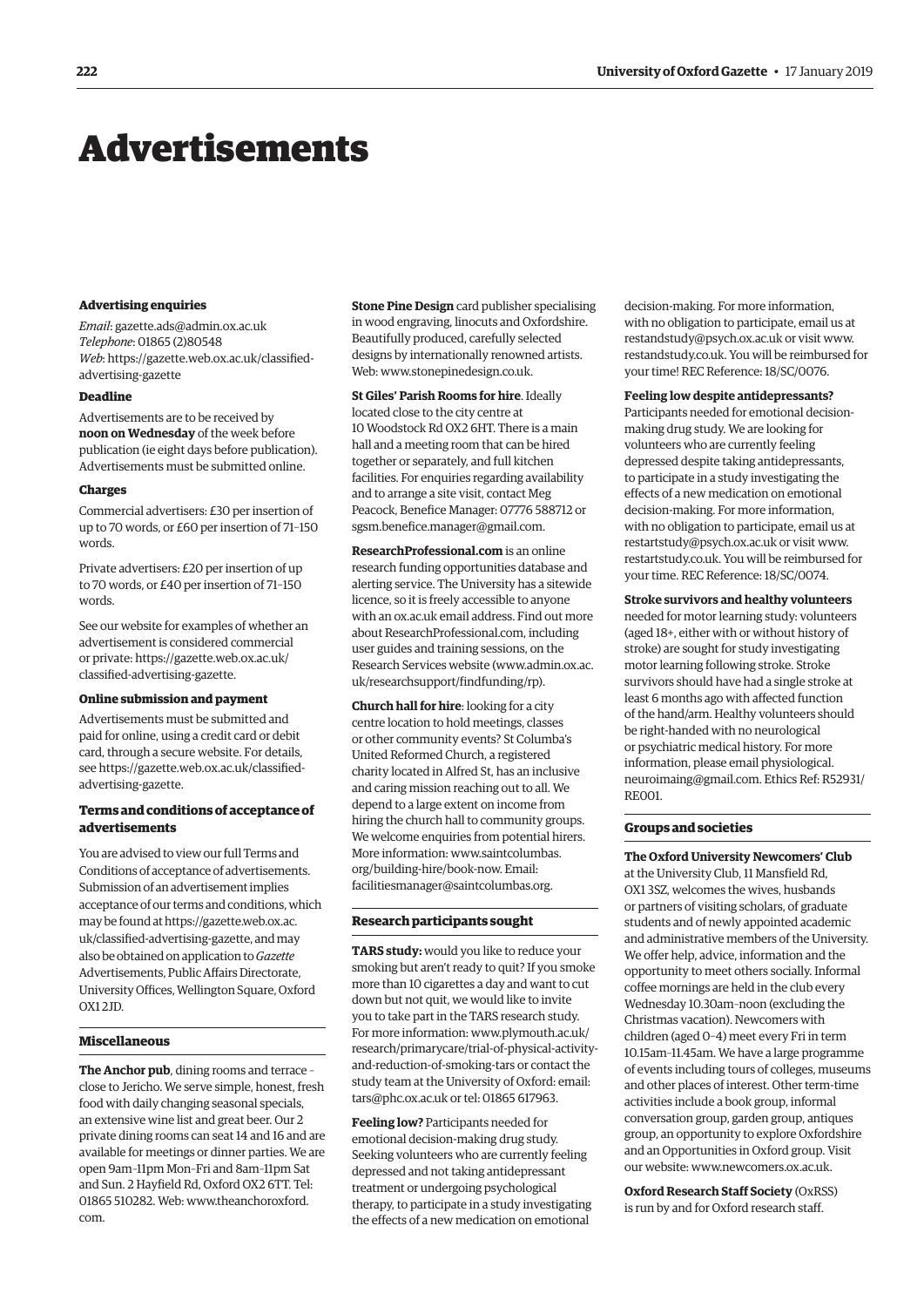It provides researchers with social and professional networking opportunities, and a voice in University decisions that affect them. Membership is free and automatic for all research staff employed by the University of Oxford. For more information and to keep up to date, see: web: [www.oxrss.ox.ac.uk;](http://www.oxrss.ox.ac.uk)  Facebook: [http://fb.me/oxrss; Tw](http://fb.me/oxrss)itter: [@ResStaffOxford; mailing list: researchstaff](mailto:researchstaff-subscribe@maillist.ox.ac.uk)subscribe@maillist.ox.ac.uk.

# **Restoration and Conservation of Antique Furniture**

**John Hulme** undertakes all aspects of restoration. 30 years' experience. Collection and delivery. For free advice, telephone or write to the Workshop, 11A High St, Chipping Norton, Oxon, OX7 5AD. Tel: 01608 641692.

#### **Sell your unwanted books**

**Sell your unwanted books** at competitive prices. If you need extra space or are clearing college rooms, a home or an office, we would be keen to quote for books and CDs. Rare items and collections of 75 or more wanted if in VG condition; academic and non-academic subjects. We can view and collect. Contact Graham Nelson at History Bookshop Ltd on 01451 821660 or [sales@historybookshop.com.](mailto:sales@historybookshop.com)

#### **Antiques bought and sold**

**Wanted and for sale** – quality antiques such as furniture, fire guards, grates and related items, silver, pictures, china and objets d'art. Please contact Greenway Antiques of Witney, 90 Corn Street, Witney OX28 6BU on 01993 705026 or 07831 585014 or email jean greenway@hotmail.com.

# **Services Offered**

**Big or small, we ship it all**. Plus free pick up anywhere in Oxford. Also full printing services available (both online and serviced), 24-hour photocopying, private mailing addresses, fax bureau, mailing services and much more. Contact or visit Mail Boxes Etc, 266 Banbury Rd, Oxford. Tel: 01865 514655. Fax: 01865 514656. Email: [staff@mbesummertown.co.uk.](mailto:staff@mbesummertown.co.uk)  Also at 94 London Rd, Oxford. Tel: 01865 [741729. Fax: 01865 742431. Email: staff@](mailto:staff@mbeheadington.co.uk) mbeheadington.co.uk.

**Airport transfer/chauffeur service**. If you are looking for a reliable and experienced transfer service I would be happy to discuss your needs. Last year I handled 328 airport transfers successfully and I have over 20 years' experience. Account customers welcome and all major credit cards accepted. Comfortable and reliable Heathrow service. Contact Tim Middleton. Tel: 07751 808763 or email: [timothy.middleton2@btopenworld.com.](mailto:timothy.middleton2@btopenworld.com)

## **Independent Pensions and Financial**

**Advice**. Austin Chapel Independent Financial Advisers LLP provide bespoke pensions and financial advice to staff working for the University of Oxford. We provide Annual Allowance and Lifetime Allowance pension tax mitigation advice and calculations. In addition, we can provide projections of future pension benefits to ensure your retirement plans are on course to meet your retirement income requirements. We also offer an independent investment review service to help ensure that your investment portfolio still meets your current attitude to risk and is tax efficient. The initial meeting can be held at your workplace, home or our central Oxford offices. There is no cost for the initial meeting. For more information contact Gary [O'Neill on 01865 304094 or email gary.oneill@](mailto:gary.oneill@austinchapel.co.uk) austinchapel.co.uk.

#### **Situations Vacant**

**Oxford University student worker sought** to provide research assistance (mostly scanning journal articles in the Bodleian) for a European Research Council project in the humanities. £11.42/hour, 3–5 hours a month, on a flexible basis.

## **Houses to Let**

**Bright fully furnished house** with garden and 2 double bedrooms available to let on a short- or long-term basis. Ideal for academic visitors, visiting friends or family. Moments from the vibrant Cowley Rd, and just a 10-min walk to Oxford city centre. Open-plan living/ dining area; modern kitchen and bathroom; enclosed private garden with lawn, decking and outdoor seating. Fast Wi-Fi. Bills included. Email [jamie.vicary@cs.ox.ac.uk for](mailto:jamie.vicary@cs.ox.ac.uk) more information.

**Fully furnished 3-bedroom terraced house**  in east Oxford, 5 mins' walk from Magdalen Bridge. Sitting room, kitchen/diner, downstairs bathroom. 3 bedrooms and upstairs shower room and toilet. Pleasant small garden. Near shops, restaurants, schools and transport including London and airport buses. Nonsmokers only. No pets. Available Jan, £1,350 pcm. Tel: 01865 351745. Mob: 07733 400820.

**2-bed house,** Magdalen Rd, east Oxford. Available to rent 1 Feb for 6–12 months. Stylish property close to amenities, presented with fully fitted kitchen (electric hob and oven, fridge/freezer, dishwasher, washing machine), living room, bathroom (separate shower and bath), 2 beds, wooden floors throughout, private garden (rear) and off-street parking (front). Best suits a couple. Private landlord. Rent £1,300 pm (excluding bills). Deposit [£1,300. To view please email: oxfordapart@](mailto:oxfordapart@gmail.com) gmail.com.

#### **Accommodation Offered**

**Visiting academics welcomed** as paying guests for short or long stays in comfortable home of retired academic couple. Situated in quiet, leafy close in north Oxford within easy distance of main University buildings, town centre, river, shops and restaurants. Rooms have free TV, Wi-Fi, refrigerator, microwave, kettle, tea, coffee, central heating. Linen, cleaning, breakfast all included in the very moderate terms. Email: [DVL23@me.com.](mailto:DVL23@me.com)

**scottfraser** – market leaders for quality Oxfordshire property. Selling, letting, buying, renting, investing – we are here to help. Visit [www.scottfraser.co.uk for](http://www.scottfraser.co.uk) more information or call: Headington sales: 01865 759500; Summertown sales: 01865 553900; East Oxford sales: 01865 244666; Witney sales: 01993 705507; Headington lettings: 01865 761111; Summertown lettings: 01865 554577; East Oxford and student lettings: 01865 244666; Witney lettings: 01993 777909.

#### **Self-catering Apartments**

**Visiting Oxford?** Studio, 1-, 2- and 3-bed properties conveniently located for various colleges and University departments. Available from 1 week to several months. Apartments are serviced, with linen provided and all bills included. Details, location maps and photos can be found on our website at [www.](http://www.shortletspace.co.uk) [shortletspace.co.uk. Co](http://www.shortletspace.co.uk)ntact us by email on [stay@shortletspace.co.uk or](mailto:stay@shortletspace.co.uk) call us on 01993 811711.

**Shortlet studios** for singles or couples needing clean, quiet self-catering accommodation for weeks or months. Handy for High St (town, colleges), Cowley Rd (shops, restaurants), University sportsground (gym, pool), Oxford Brookes campuses, buses (London, airports, hospitals). Modern, selfcontained, fully furnished including cooking and laundry facilities, en-suite bathroom, Wi-Fi broadband, TV/DVD/CD, central heating, cleaning and fresh linen weekly. Off-road parking for cars and bikes. Taxes and all bills [included. Enquiries: stay@oxfordbythemonth.](mailto:stay@oxfordbythemonth.com) com.

#### **Looking for 5-star serviced accommodation**

right in the heart of the city? Swailes Suites offer city centre, award-winning maisonettes and apartments providing that 'home from home' feel that will help you get the most out of your stay. The Swailes Suites 'easy in, easy out' flexible booking arrangements, from 3 days to 6 months, together with good transport links make arrival and departure hassle-free. Check out our website at [www.](http://www.swailessuites.co.uk) [swailessuites.co.uk, co](http://www.swailessuites.co.uk)ntact Debbie on 01865 318547 or email [debbie@nops.co.uk. Of](mailto:debbie@nops.co.uk)fice established more than 25 years in 47 Walton Street, Jericho, OX2 6AD.